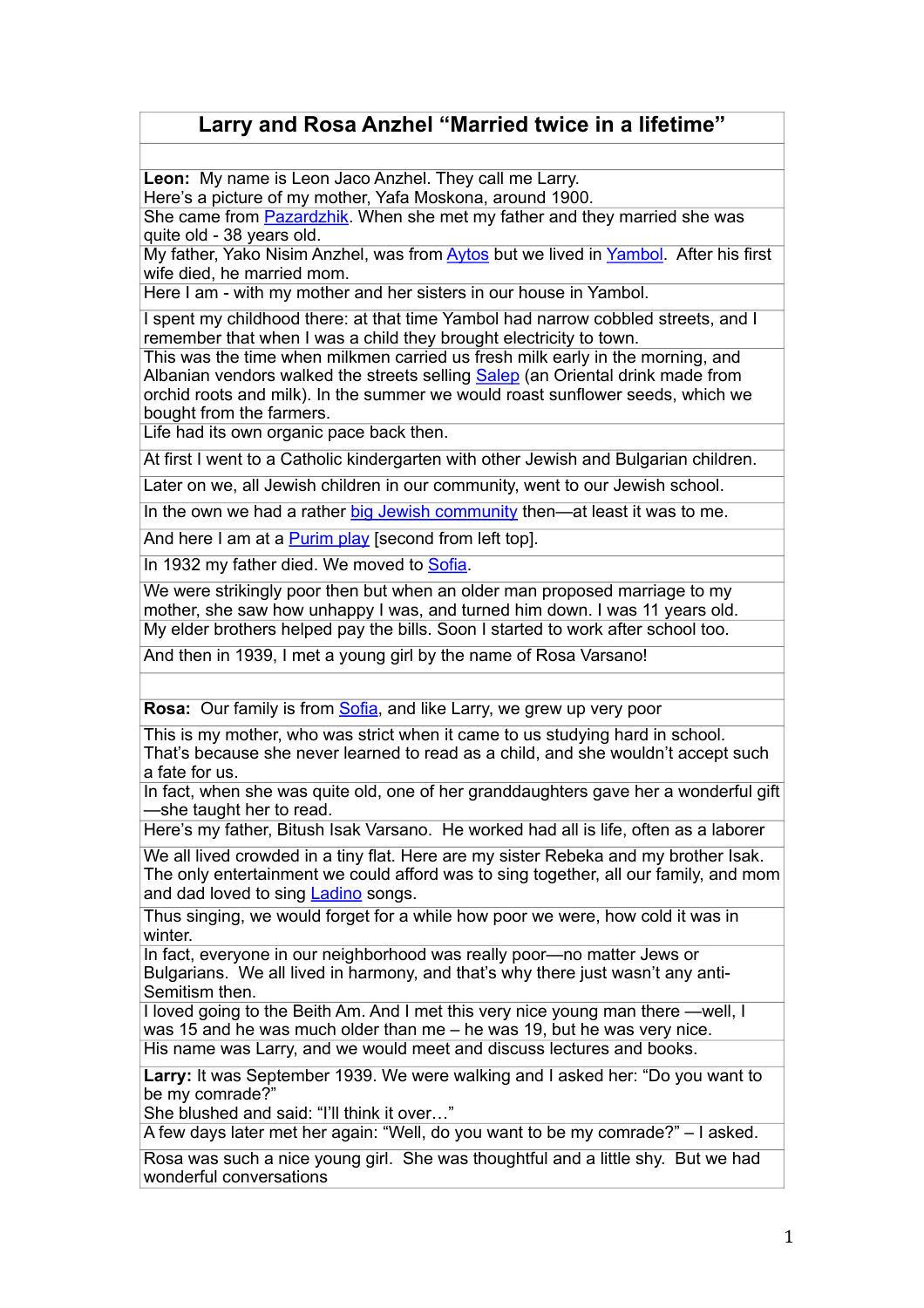And I remember us two going for walks, and I would just let my hand brush against hers.

**Rosa:** But my mother had other ideas for me. She had her eye out on other boys, but when she invited them home, I wouldn't show up.

Larry: That's right, Rosa's mother was looking at boys with connections, with jobs, with status.

**Rosa:** So one day, I just couldn't take it any more, told her I had a boyfriend, and presented Larry to him.

**Larry:** Surprisingly, her mother liked me!

And he asked me one day.

**Rosa:** well, it wasn't so easy, you know. We had already been sent out of Sofia and our family was interned in Vratsa—and I guess we should speak about this horrible times too

They had sent us out of Sofia by train—the first time I'd ever been on one—well, it was a horribly overcrowded cattle car.

In Vratsa we were all living in a cellar. My father was sent off to forced labor and the women had to make do ourselves—pay rent, earn money to eat.

My sisters, mother and I would sew dresses—and we sewed by candle light all day and late into the night, until we couldn't even see.

We were allowed outside between eight and ten o'clock at morning. Otherwise, we weren't even allowed to put our faces to the window.

**Leon:** I was in forced labor. We built roads, we crushed rock, we laid railroad tracks.

And the overseers would really beat anyone they felt wasn't working hard enough.

In late February 1943, they moved us to the border near Greece. We were building a road there, close to the railway.

It was in March, when I saw it—a long train, horribly overcrowded with men and women and children—the very young and the very old.

On both ends of each car stood uniformed men to guard them and make sure no one escaped.

I was aware then that these were the Jews from Greece. Later I found out nearly every one of them had been murdered in the Nazi death camps.

But as awful as times were, our guards let us put on plays and sing. We even staged an operetta.

It was only this that made us feel that our life still had something in it.

**Rosa:** So we were in Vratsa and Larry was in a camp near my brother Isak.

There was a rabbi interned in the city too and he agreed to marry us.

My mother even managed somehow to make some cookies for the wedding.

And my father Bitush persuaded the guards in his labor camp to let him out for the day.

My little sister Rebeka and my brother Isak were also present. **Larry:** 16 March1944.

After the war, my other sister Ester got married too.

First I worked in the interior ministry – as a telephone operator.

We did volunteer work in the weekends. Here we are picking maize near Sofia.

We had two children – Yafa and Zhak.

Here's a picture frioom Yafa's wedding – and now Yafa is already retired too!

So now we have grandchildren – even great grandchildren.